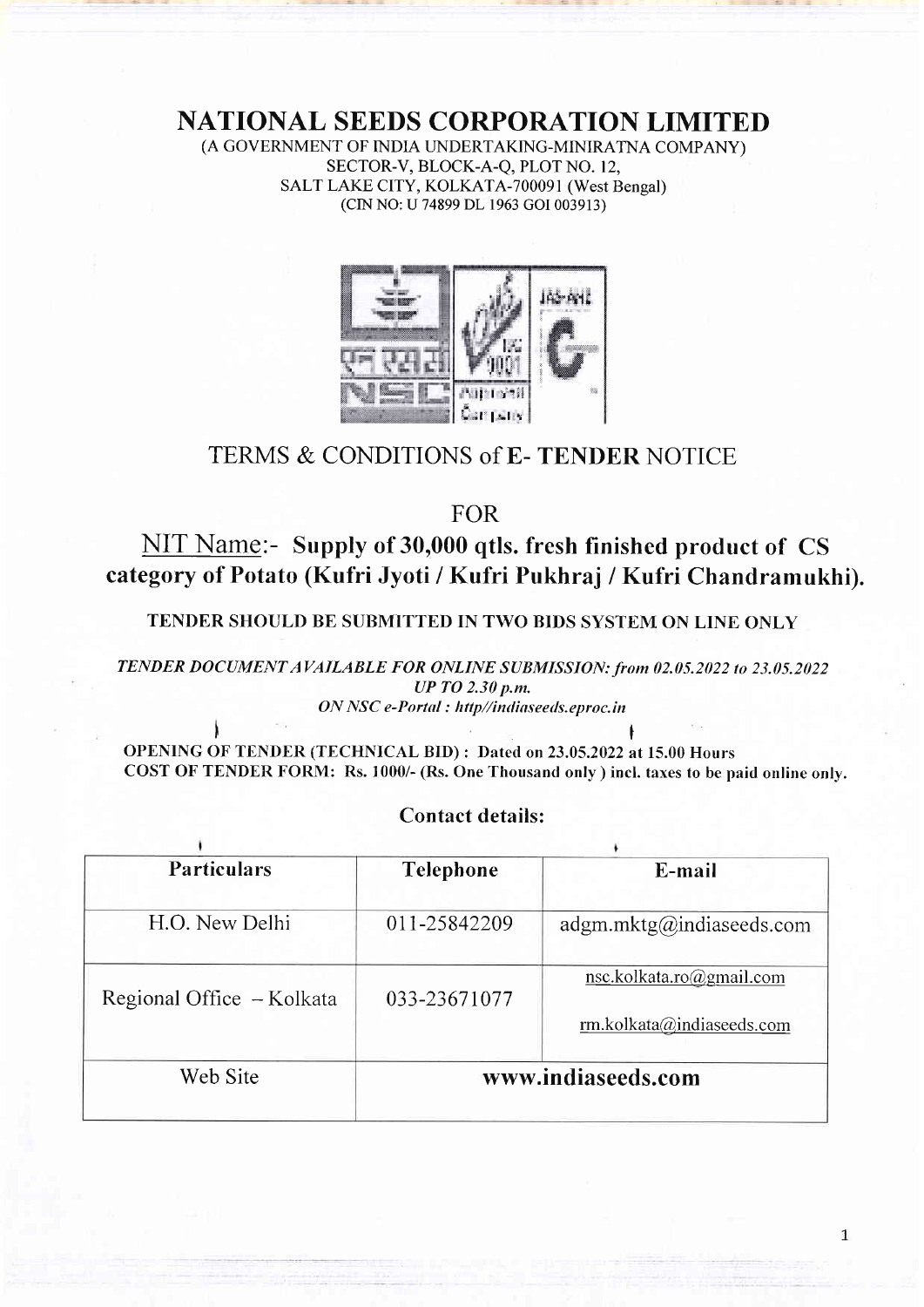# NATIONAL SEEDS CORPORATION LIMITED (A GOVERNMENT OF INDIA UNDERTAKING) sEcToR-v, BLOCK-A-Q, PLOT NO. 12, SALT LAKE CITY, KOLKATA-70009I (West Bengal) (CIN NO: U74899DL 1963cOI003913)

# TENDER DOCUMENT INDEX

| <b>INDEX</b>   |                                                                     |                       |  |  |
|----------------|---------------------------------------------------------------------|-----------------------|--|--|
| <b>SN</b>      | <b>Description</b>                                                  | Page No.              |  |  |
|                | Notice Inviting E-Tender (NIT)                                      | 3                     |  |  |
| $\overline{2}$ | Instruction to Tenderer - ONLINE MODE                               | $4 - 5$               |  |  |
| 3              | Terms & conditions                                                  | $6-9$                 |  |  |
| $\overline{4}$ | Requirements of technical bid                                       | 10                    |  |  |
| 5              | Format of Price Bid<br>÷.                                           | $\overline{11}$<br>z. |  |  |
| 57<br>6        | $\overline{\phantom{a}}$<br>Check list for Technical Bid evaluation | 12                    |  |  |

đ

2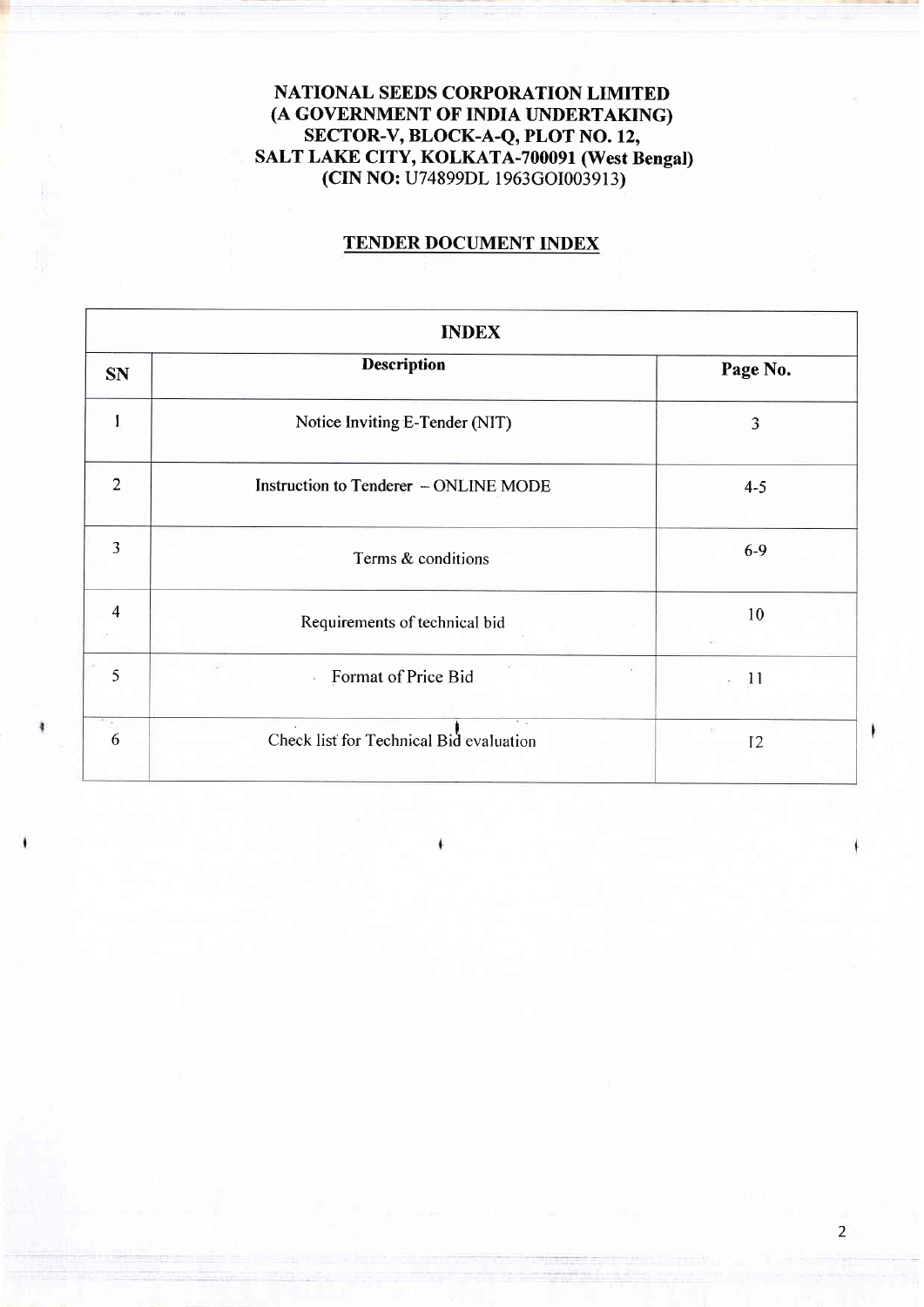#### NATIONAL SEEDS CORPORATION LIMITED (A GOVT. OF INDIA UNDERTAKING MINIRATNA COMPANY) REGIONAL OFFICE: KOLKATA - 700091 (WB) (CIN NO: U 74899 DL 1963 GOI 003913)

#### No: Prodn-03/NSC-KOL/2022-23/ Dated: 02.05.2022

### '' E - TENDER NOTICE ''

National Seeds Corporation Ltd. (NSC), RECIONAL OFFICE, KOLKATA-700091 (West Bengal) invites online e-tenders (in Two Bid System) for Supply of 30,000 qtls. fresh finished product of CS category of Potato (Kufri Jyoti / Kufri Pukhraj / Kufri Chandramukhi) as detailed below:-

- 
- 1. Name of Work Supply of 30,000 qtls. fresh finished product of CS category of Potato (Kufri Jyoti / Kufri Pukhraj / Kufri Chandramukhi)
- 2. Supply Location Ex-Godown & FOR Odisha (Delivery at multilocations in different blocks
- 3. Supply Period Within 7-10 days from the date of placement of confirmed order
- 4. Earnest Money Rs. 2,00,000/- (Rupees Two Lakh only) to be paid online.
- 5. Tender cost Rs. 1000/- (Rupees One Thousand only) to be paid online 6. Last Date & Time for 23.05.2022 up to 14.30 hours. submission of tender

of Odisha state)

- 7. Date & Time for opening of 23.05.2022 at 15.00 hours. Technical Bids
	- 1. Tender document will be available on NSC e-Portal:https://indiaseeds.eproc.in Up to 23.05.2022 till 14.30 hours for up loading.
	- 2. The eligibility criteria for participation are given in the tender document.
	- 3. Parties participating for Tender, EMD amount should be submitted online along with cost of tender document.<br>4. (Technical bid) may be opened on 23.05.2022 at 15.00 hours.
	- (Price bid) will be opened on suitable date  $&$  time.
	- 5. Tenderer should submit both Technical bid and Price bid strictly as per instructions to tenderers given in the tender documents.
	- 6. Tender not accompanied with requisite amount of EMD & Tender cost and not submitted as per instructions contained in the tender docurnent are liable for rejection.
	- <sup>7</sup>. The Corporation reserves the right to accept or reject anylall tenders without assignirg any reason whatsoever and decision of the Corporation shall be final and binding on tenderer

(P.K.Patnaik) Regional Manager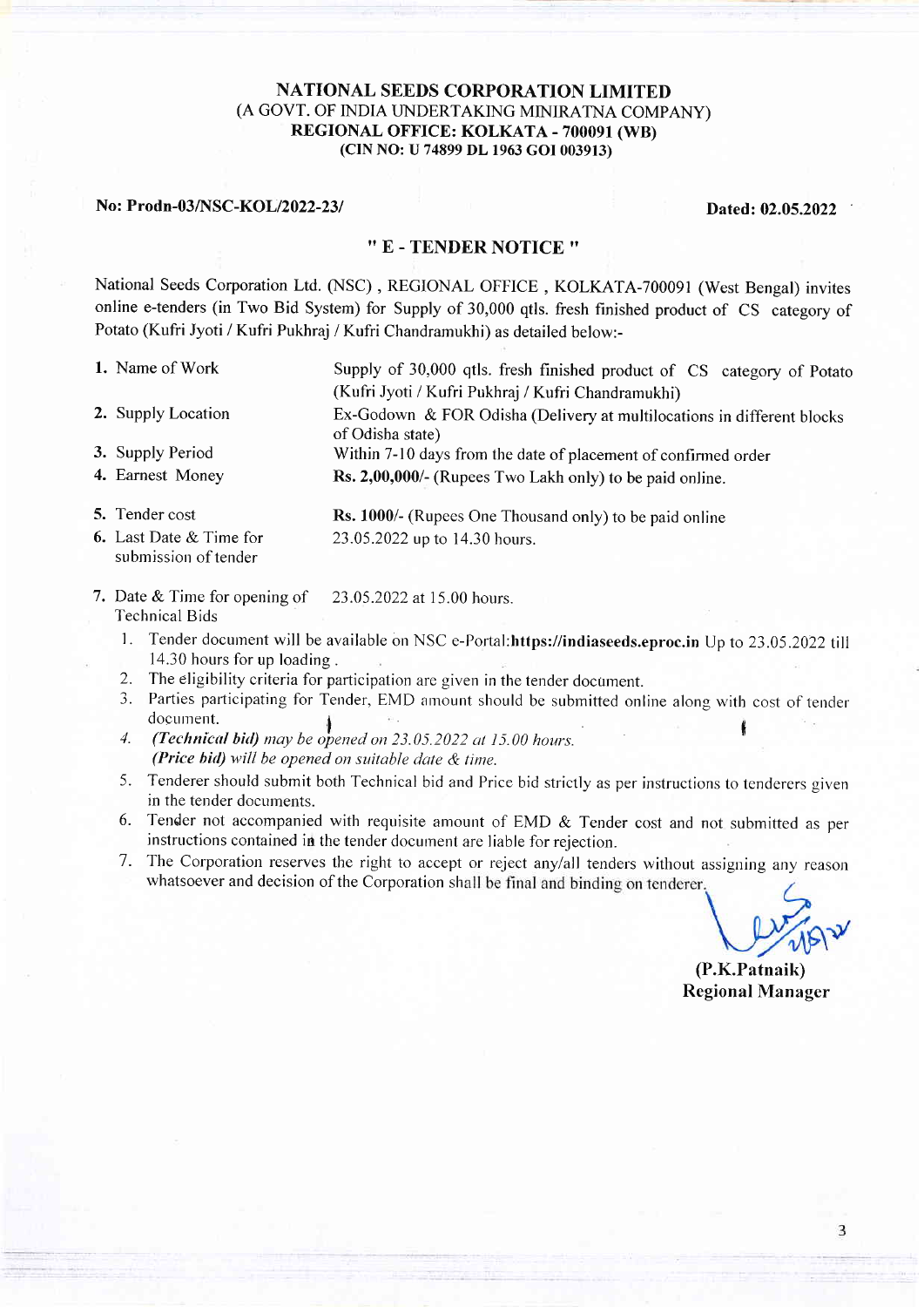#### INSTRUCTIONS TO BIDDER - ONLINE MODE

#### DEFINITIONS:

C1 India Private Limited: Service provider to provide the e-Tendering Software.

NSCL e-Procurement Portal: An e-tendering portal of National Seeds Corporation Limited ('NSCL") introduced for the process of e-tendering which can be accessed on https://indiaseeds.eproc.in.

#### . ACCESSING / PURCHASING OF BID DOCUMENTS :

It is mandatory for all the bidders to have Class-III Digital Signature Certificate (With Both DSC Components, i.e. Signing & Encryption) from any of the licensed Certifying Agency under CCA, Ministry of Electronics and Information Technology, Government of India to participate in e-tendering portal of NSCL. Bidders can see the list of licensed CA's from the link www.cca.gov.in C1 India Pvt. Ltd. also facilitate Class III Digital Signature Certificate (With Both DSC Components, i.e. Signing & Encryption) to the bidders. Bidder may contact C1 India Pvt. Ltd. at mobile no. +91-8130606629 for DSC related queries or can email at vikas.kumar@c I india.com

To participate in the e-bid, it is mandatory for the Applicants to get themselves registered with the NSCL e-Tendering Portal (https://indiaseeds.eproc.in) to have a user ID & Password which has to be obtained by submitting a non-refundable annual registration charges of Rs. 3416/- inclusive of all taxes through online mode. Validity of Registration is 1 year.

The amendments / clarifications to the tender, if any, will be posted on the NSCL e-Tendering Portal (https ://indiaseeds. eproc.in).

Jo parlicipate in bidding, bidders have to pay EMD (refundable) as per the amount mentioned in the tender document online through NEFT/RTGS after generating E-challan from https://indiaseeds.eproc.in.

' To participate in bidding, bidders have to pay Tender Processing Fee of Rs. 570/ inclusive of all taxes (Non-refundable) through online mode (internet banking/debit card/credit card).

The Bidder may modify or withdraw their bid after submission prior to the Bid Due Date. No Bid shall be modified or withdrawn by the Bidder after the Bid Due Date and Time.

Both 'EMD' and 'Tender Document Fee' are mentioned in individual tender document as published at NSCL e-Tendering Portal (https ://indiaseeds.eproc.in).

' For helpdesk, please contact e-Tendering Cell and Help Desk Support Monday to Friday Ph: 0124-4302033/36/37, nsclsupport@c1india.com.

It is highly recommended that the bidders should not to wait till the last date of bid submission to avoid complications like internet connectivity issue, network problems, system crash down, power failure, browser compatibility issue, system compatibility issue, improper digital signature certiftcate problem etc. In view of this context, neither M/s National Seeds Corporation Limited nor M/s. C1 India Pvt. Ltd will be responsible for such eventualities.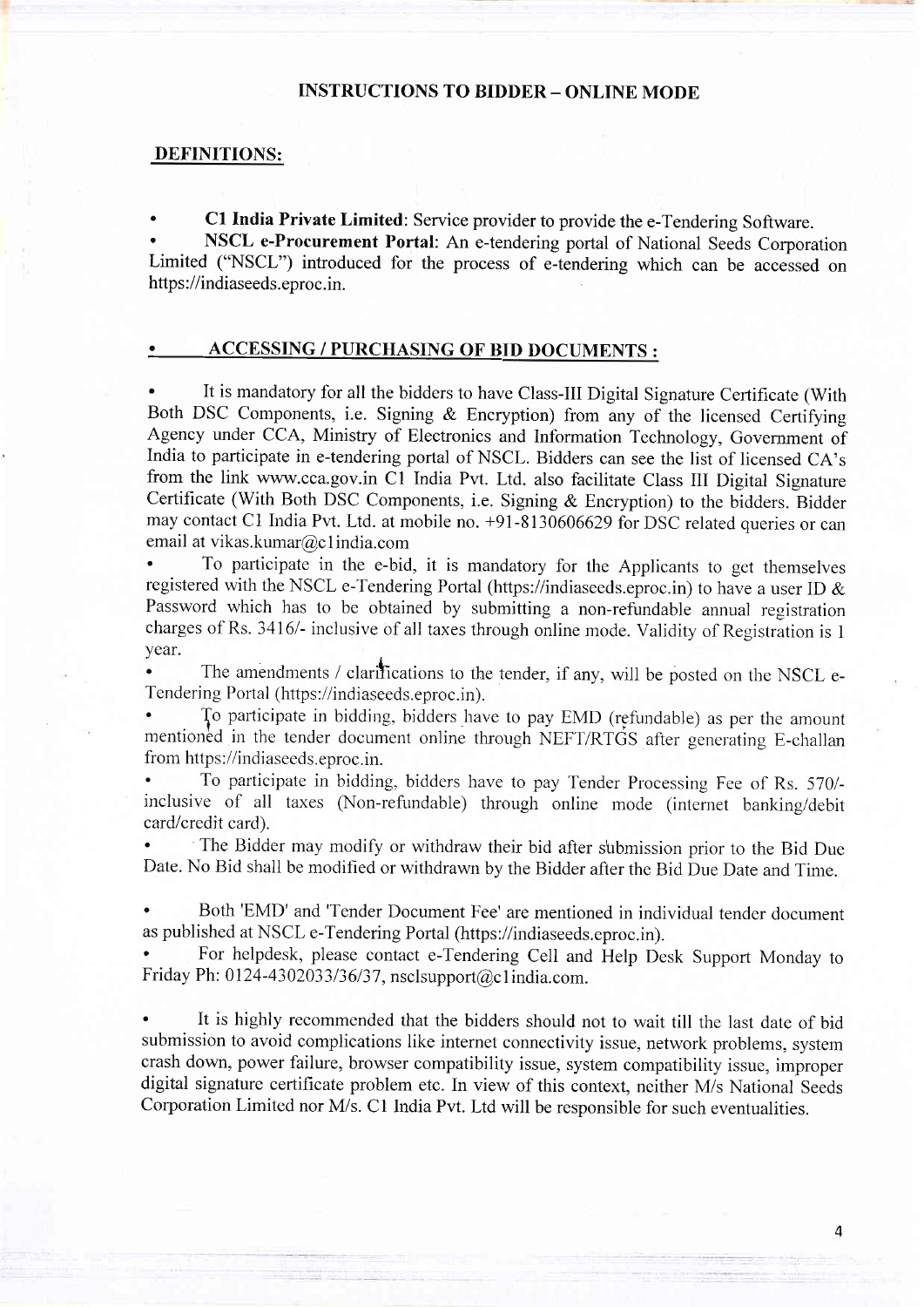### II. P REPARATION & SUBMISSION OF APPLICATIONS:

Detailed NIT may be downloaded from NSCL e-tendering portal and the Application may be submitted compulsorily online mode following the instructions appearing on the screen / NIT.

' Vender can pay tender document Fee as per tender document online through Internet Banking / Debit Card / Credit Card.

A Vendor manual containing the detailed guidelines for e-tendering system is also available on the portal.

## III. M ODIFICATION / SUBSTITUTION / WITHDRAWAL OF BIDS :

The Bidder may modify, substitute or withdraw it's e-bid after submission prior to the Bid Due Date. No Bid shall be modified, substituted or withdrawn by the Bidder on or after the Bid Due Date.

Any alteration/ modification in the Bid or additional information supplied subsequent to the Bid Due Date, unless the same has been expressly sought for by the NSCL, shall be disregarded.

For modification of e-bid, bidder has to detach its old bid from e-tendering portal and upload/ resubmit digitally signed modified bid.

For withdrawal of bid, bidder has to click on withdrawal icon at e-tendering portal and can withdraw it's e-bid.

## IV. OPENING AND EVALUATION OF APPLICATIONS :

Opening of Applications will be done through online process. However, Corporation reserves the right for evaluation and decision based on tender submitted online.

NSCL shall open documents of the Application received in electronic form of the tender on the Application due date i.e. in the presence of the Applicants who choose to attend. NSCL will subsequently examine and evaluate the Applications in accordance with the provisions set out in the Tender Document.

The price bid will be opened of the responsive applicants. The date of opening of price bid will be notified later on.

#### . DISCLAIMER :

The vender must read all the instruction in the RFP and submit the same accordingly.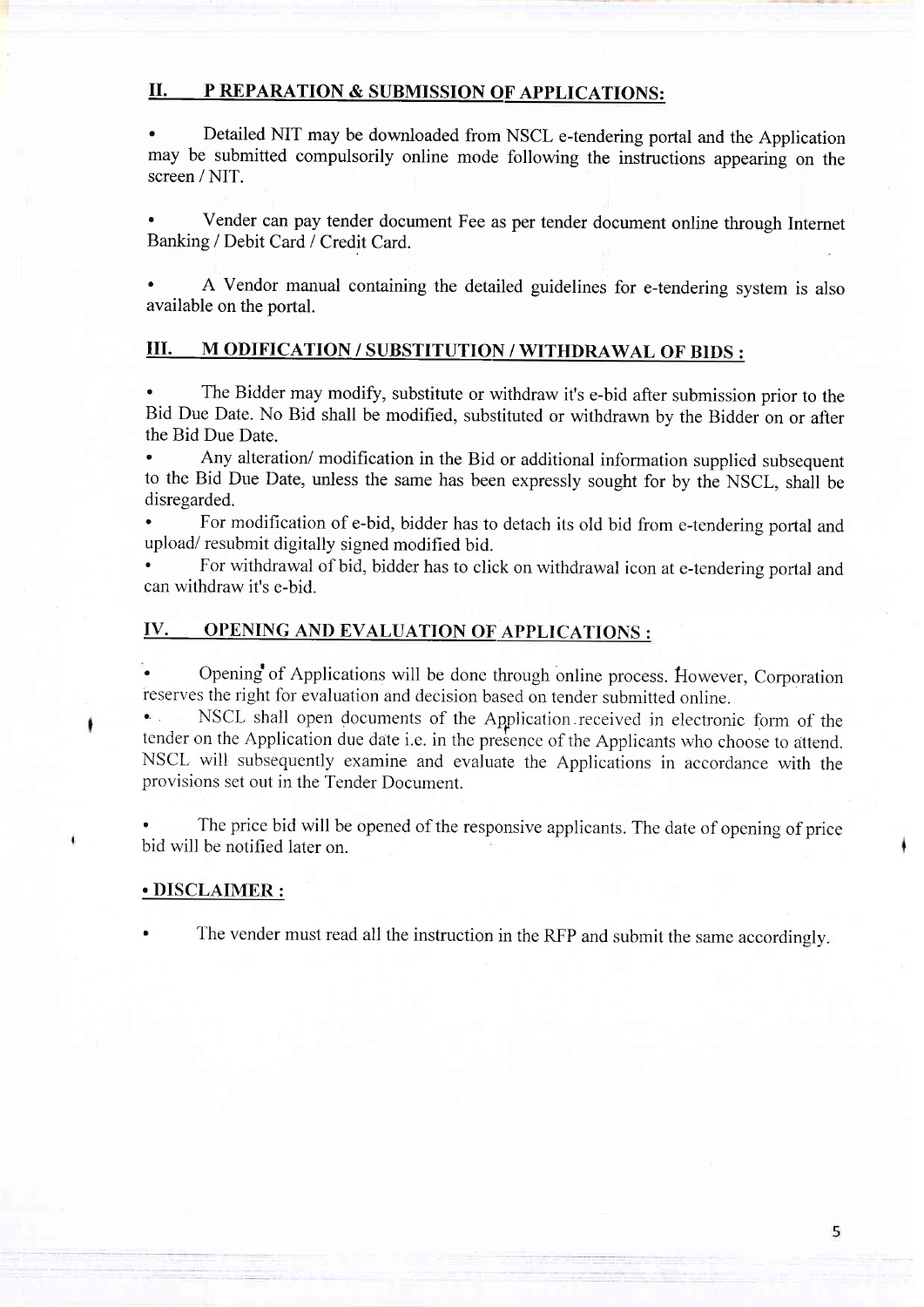# INVITATION OF COMPETITIVE BID FOR PURCHASE OF SEED

National Seeds Corporation Limited (NSC) intends to purchase the following quantity of Certified Seed, duly packed and tagged in NSC bags; from reputed seed producers/organizers/firms/cooperative societies and seed companies/suppliers for sowing during Kharif 2022 through online tender under two bid system.

| J.<br>No. | Crop   | Variety                                          | <b>Class</b> | Quantity<br>(in Qtls.) |
|-----------|--------|--------------------------------------------------|--------------|------------------------|
|           | Potato | Kufri Jyoti/Kufri Pukhraj/<br>Kufri Chandramukhi |              | 30,000.00              |
|           |        | Total                                            |              | 30,000.00              |

1. Tender document will be available on NSC e-Portal:https://indiaseeds.eproc.in upto 2:30 pM of 23.05.2022 for uploading.

2. Parties participating for tender will submit Tender fee as well as EMD online.

# TERMS AND CONDITIONS:

l. Rate shall be quoted in Rs./Qtl. on 'Ex-Godown' & 'FOR - Odisha' (Delivery at multilocations in different blocks of Odisha state) basis for finally cleaned/graded, tested and packed quantity in NSC packing (exclusive of bag weight). The rate shall be all inclusive and no other claim on account of taxes etc., if any, leviable shall be entertained.

The tender shall be accompanied with tender fee (non-refundable) of Rs. 1000/- & interest free EMD of Rs. 2,00,000/- (Rupees Two Lakh Only) to be deposited online.

Tender without tender fee and EMD will be rejected. EMD of unsuccessful tenderers accept the lowest bids whose offers total to 100% tendered quantity, will be retured through account payee cheque/RTGS within 45 days of tender opening. Outstanding amount if any of the tenderer with NSC will not be considered as EMD.

Micro small enterprises MSE's registered with NSIC or any other body specified by Ministry of MSME, for such works are exempted from payment of Tender fee as well as EMD. Security deposit however, will have to be deposited in the case of grant of work.

- 2. The technical bids will be opened on23.05.2022 at 03:00 p.m. in Regional Office, Kolkata followed by opening of price bids of those tenderers who qualify technically
- 3. Price Negotiation : In the event of quoted price not being justifiable by management , negotiation can be called for with L-l party.
- 4. In case L-1 bidder fails to supply the total required quantitites, the NSC will split the order among next two or more tenderers and any counter offer made thereafter by L-2, L-3, etc. shall not be treated as deemed to be negotiations.
- 5. In case L-l bidder fails to supply the seed due to any reason then NSC reserves the right to place order with L-2 party. In such cases the EMD of L-1 party will be forfeited and the party will be black listed by NSC.
- 6. The tenderer's offer shall be valid for atleast 180 days and supply will be completed within 7-10 days from the date of placement of confirmed order.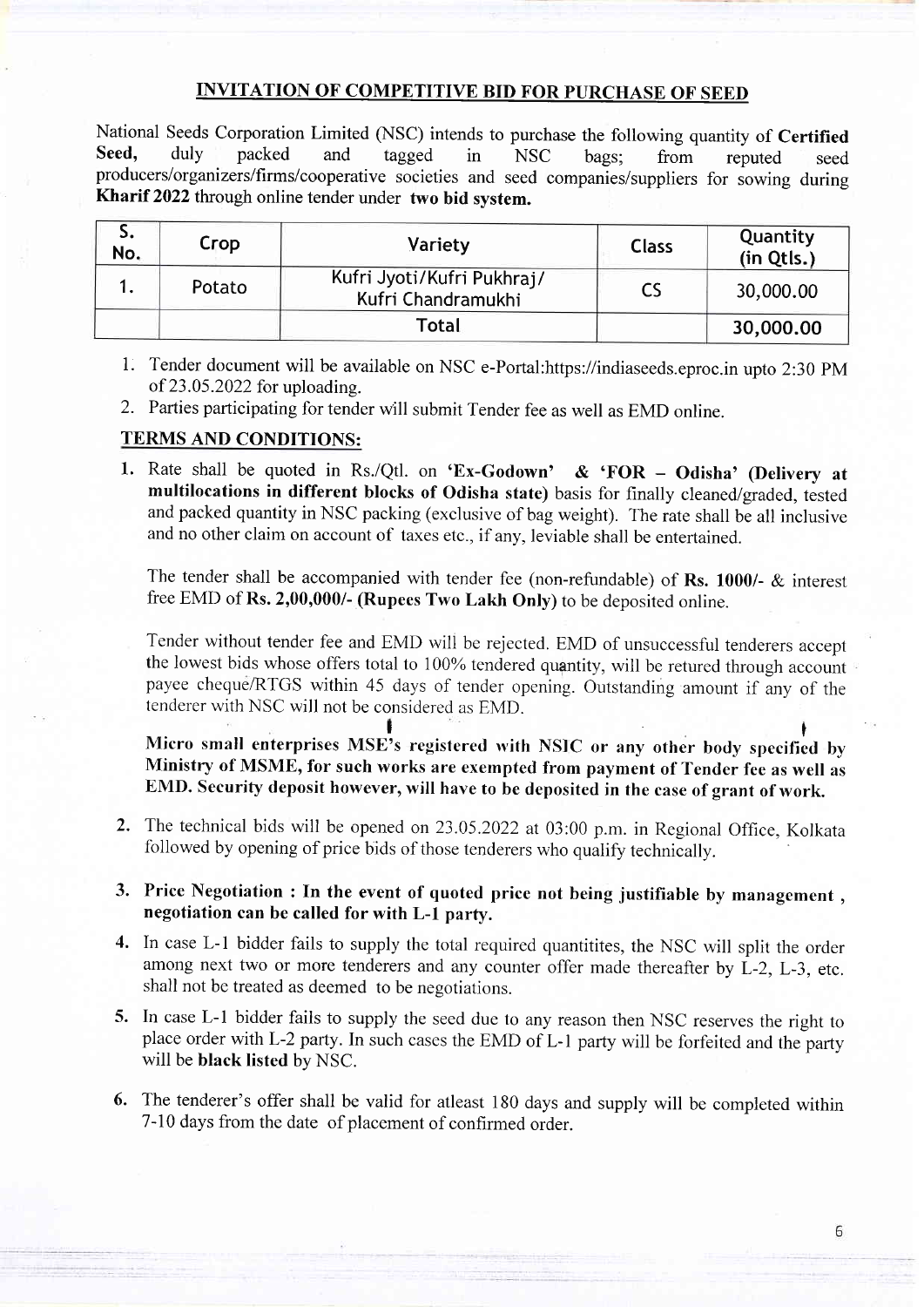- 7. (a) NSC will issue letter of Intent / Purchase order to the successful bidders immediately on taking decision on the offers. NSC shall also issue need based demand Letter/ despatch order. Supply Shall commence on  $5<sup>th</sup>$  day of demand letter/despatch order issued by NSC and should be completed within stipulated period or cut-off date. NSC will not be responsible for supply beyond the stipulated time.
	- (b) The supplier shall sign an agreement on receipt of Letter of Intent/ Purchase Order within 5 days and remit security deposit as per clause 11 of terms and condition.
- Failure to deliver less than 90% of approved quantity, penalty shall be imposed by NSC  $\omega$ 10% of the value of the shortfall beyond 90% in the supply at the rate agreed to. For delayed supplies, a penalty of Rs. 1% of value of seed delivered late per week or part thereof limited to 5%. However, NSC shall be free to take other remedial measures like cancellation of order, purchase from other source at the risk  $\&$  cost of supplier. 8.
- The successful tenderer shall remit interest free Security Deposit Rs. 5,00,000/- (Rupees Five lakh only) in the form of Demand Draft drawn or through RTGS in favour of National Seeds Corporation Ltd., Kolkata. This deposit shall be remitted within five working days from the date of receiving the NSC's purchase order/ intimation. Failure to remit the Security Deposit will imply forfeiture of EMD. The EMD deposited alongwith the tender will be adjusted against security deposit. The bid security may also be accepted in the form of Insurance Surety bonds, Fixed Deposit receipt, Banker's cheque or Bank Guarantee from any of the commercial banks. 9.
- 10. The successful tenderer shall at his own cost will execute an agreement with NSC on nonjudicial stamp paper of required value preferably Rs.-100/- for arranging the supply as per these terms and conditions, signing on each page of the Terms and Condition and submit the same to NSC alongwith the' Security Deposit.
- 11. The Seed shall be processed and packed as per NSC's requirement at the supplier's premises at his cost and expense. NSC shall have the right to inspect the operation from lime to time.
- 12. The tenderer will arrange for the SCA'a permission for packing the offered/accepted quantity in NSC marked bags (Hessian bag/Bags as per SSCA norms) which will be arranged by tenderer, while NSC will issue letter to SSCA for the same, if required.
- 13. The tenderer shall make available to NSC a copy of the Release Order/Certificate issued by the State Seed certification Agency (sscA) for each lot delivered to NSC.
- 14. NSC may draw representative samples of seed lots offered by the tenderer for testings in own lab or any other laboratory identified by NSC. Only the lots cleared by both the SCA and NSC will be accepted by NSC. NSC will draw samples for 25Yo more quantity than the supply order, to ensure that in event of failure of any lot in QCL there should be no shortfall in the supply from the ordered quantity.
- 15. NSC supply the Labels, while the tenderer will arrange /provide the certification tag, thread, seal and treatment material essentially and arrange the packing, sealing, labeling, tagging, stacking, weighment and loading at his own cost. In case of non-readiness of the bags with NSC the tenderer may arrange printing of packing material after taking due permission from NSC and as per standard packing size prescribed by SSCA.

7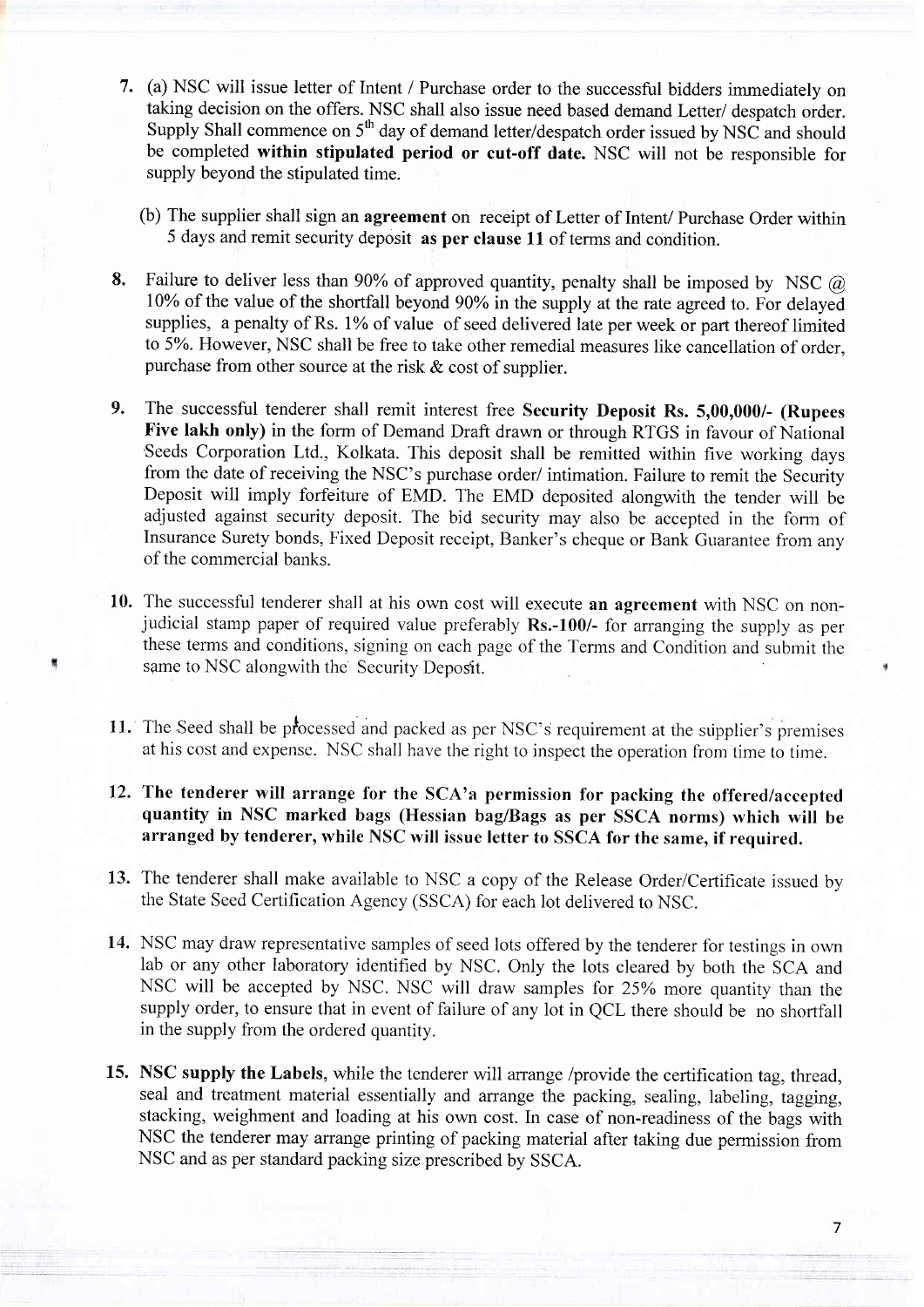- 16. The seed stock shall conform to the quality specifications prescribed in the Minimum Seed Certification Standards-2Ol3 or as amended from time to time and shall possess good physical appearance and lusture to NSC's satisfaction.
- 17. Tenderer failure to arrange the supply as per the Terms & Conditions will entitle NSC to cancel the order and arrange the supply of material from the next party in the tender at the cost and risk of the defaulting tenderer.
- 18. NSC may increase/decrease the final requirement from the quantity in the NIT  $\&$  seed shall be purchased only on need basis. Normally, the increase or decrease may not exceed 50% of the NIT quantity.
- 19. If required, NSC may repeat the order for the additional quantity within four months from the date of Security Deposit remittance with mutual consent.
- 20. 70% payment will be released through NEFT/RTGS after 30-40 days of the supply and within 30 days after the receipt of bills verified by Area Office of receiving unit subject to fulhlling the requirements set out in the Terms & Conditions.
- 21. NSC will retain 30% payment along with the Security Deposit for 120 days from the date of last supply as performance guarantee.
- 22. The Tenderer shall, at his cost, take back part or full quantity of such stock found not conforming to standard set out for the purpose.
- 23. In the event of any dispute/complaint with reference to the seed quality, if supplier is unable to prove/establish genuineness of the supplied seed, he shall bear the loss/damage, if any, sustained by NSC to the relevant extent.
- Conditional offers shall not be accepted and the tenderer shall not inrpose anv additjonal tenn  $\&$  condition. 24.
- 25. NSC reserves the right to accept / reject any or all the tenders without assigning any reason whatsoever.
- 26. In case any dispute arises between NSC and the other party due to any term or matter, both the parties will opt to resolve it through mutual understanding and discussion. In case, dispute remains even after discussion, then it shall be binding upon parties to resolve issue under the provisions of Arbitaion & Conciliation Act, 1996 as amended from time to time. Under this provision, the Chairman-cum-Managing Director, National Seeds Corporation Limited with the concurrence of both the parties shall appoint Sole Arbitrator to resolve the issue and both the parties will have to abide by the decision. The parties will bind to resolve this dispute through arbitation before going to court of law. The arbitation shall be conducted at New Delhi and shall be in English Language. The court of Delhi shall have the jurisdiction.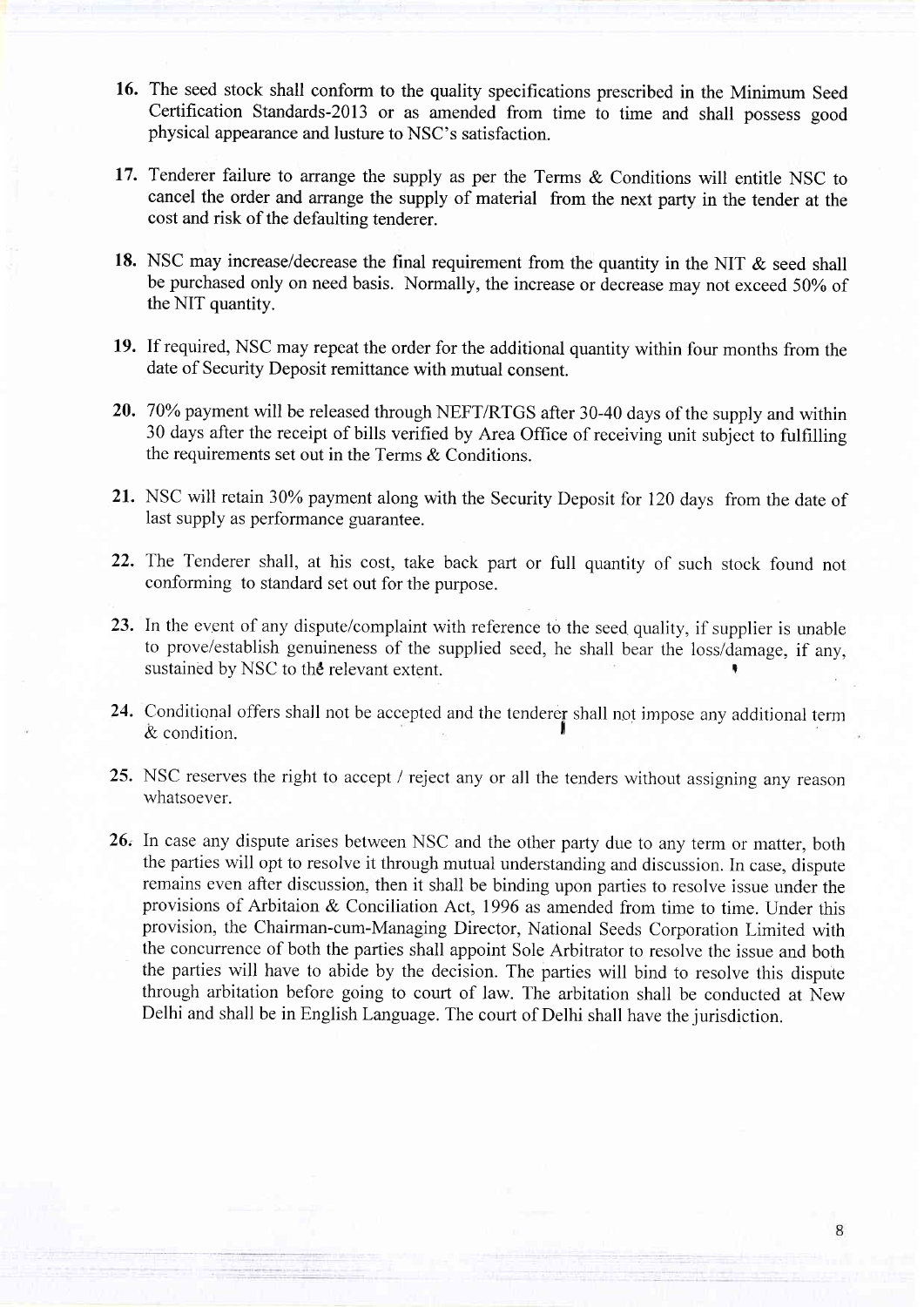# OTHER TERMS AND CONDITIONS:

- 1. NSC shall not be responsible for fluctuation of the market rate of the ordered seed. The tenderer shall be required to supply the seed at agreed rate only. The agreement may be terminated at any time due to non-performance of any of the terms and conditions of the agreement to the satisfaction of the Corporation.
- 2. The NSC reserves the right to accept or reject either in full or part of the tender or all the tenders without assigning any reason. NSC further reserves the right to award contract/issue the order for supplies to more than one tenderer.
- 3. In case of dispute arising out of the contract, the party/parties shall have to agree to the decision of the sole arbitrator appointed by CMD, NSC whose decision will be binding on both the parties as stipulated in terms and condition contained in para 27 above.
- The court of law situated at Delhi will have the jurisdiction in matter related this tender or and 4. dispute during the performance of the contract.
- 5. The tenderer shall be responsible for State Sales Tax / Central Sales Tax / VAT / GST and Income Tax liabilities, if any. NSC will not carry any tax liability related with the transaction.
- NSC will not be responsible for the losses incurred to the supplier/tenderer due to change in 6. Govt. decisions, natural calamities, which are beyond the control of NSC.
- 7. Quality Control Inspectors of the concerned State may draw the samples of stocks. In case the stocks failed in test results, the tenderer will be responsible for the consequences of violation of Seed Act and Seed Laws and losses caused to NSC.
- 8. The weight of the seed container shall be checked at any point of transaction and in case any shoftage is found in the container, NSC will not pay any cost against such supplies and the' tenderer shall be responsible for the legal consequences of Weights and Measures Department, if any.
- 9. The tenderer will have to give name of the firm, name of the processing plant, godowns, postal addresses, telephone Nos. E-Mail, name of the responsible person in the tender form itself so as to make further communication. After opening the tender, Tenderer have to check their email regularly for updates.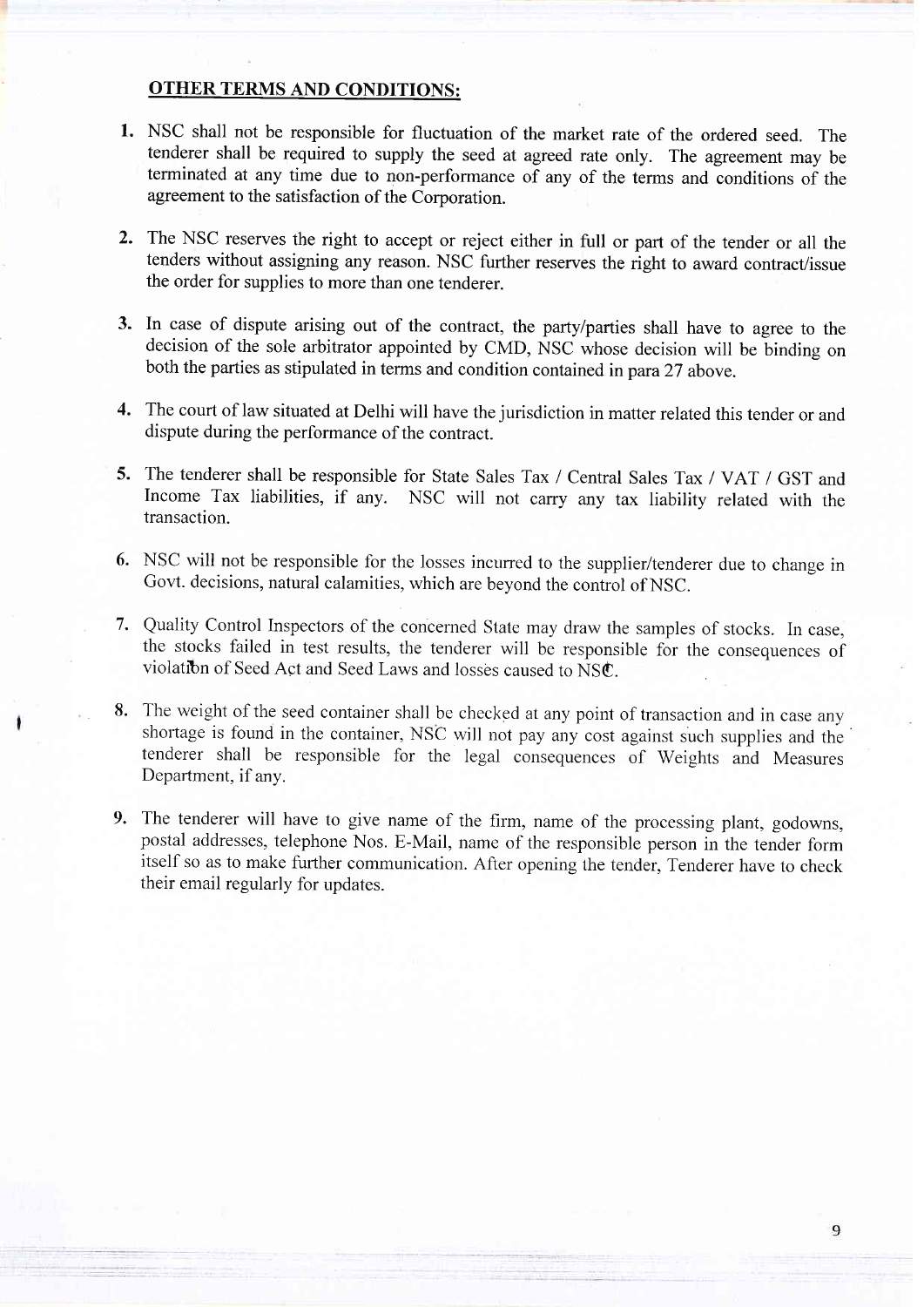# REOUIREMENTS OF TECHNICAL BID

- 1. Name & Address of the bidder with Phone No. and E-mail ID:
- 2. Seed Producer's Regn. No. with SSCA  $&$  its validity(Optional.):
- 3. Seed Processing Plant Reg. No. & its validity(Optional):
- 4. Seed License No. & its validity:
- 5. Seed Production Experience Years:
- 6. GST No.
- 7. Details of Seed Prodn./Supply of Prev. Two Yrs.
- 8. Valid certificate of MSE's registered with NSIC or any other body specified by Ministry of MSME (If applicable).

t

- 9. Details of Tender fee/EMD:
- 10. Photocopies of above items to be uploaded.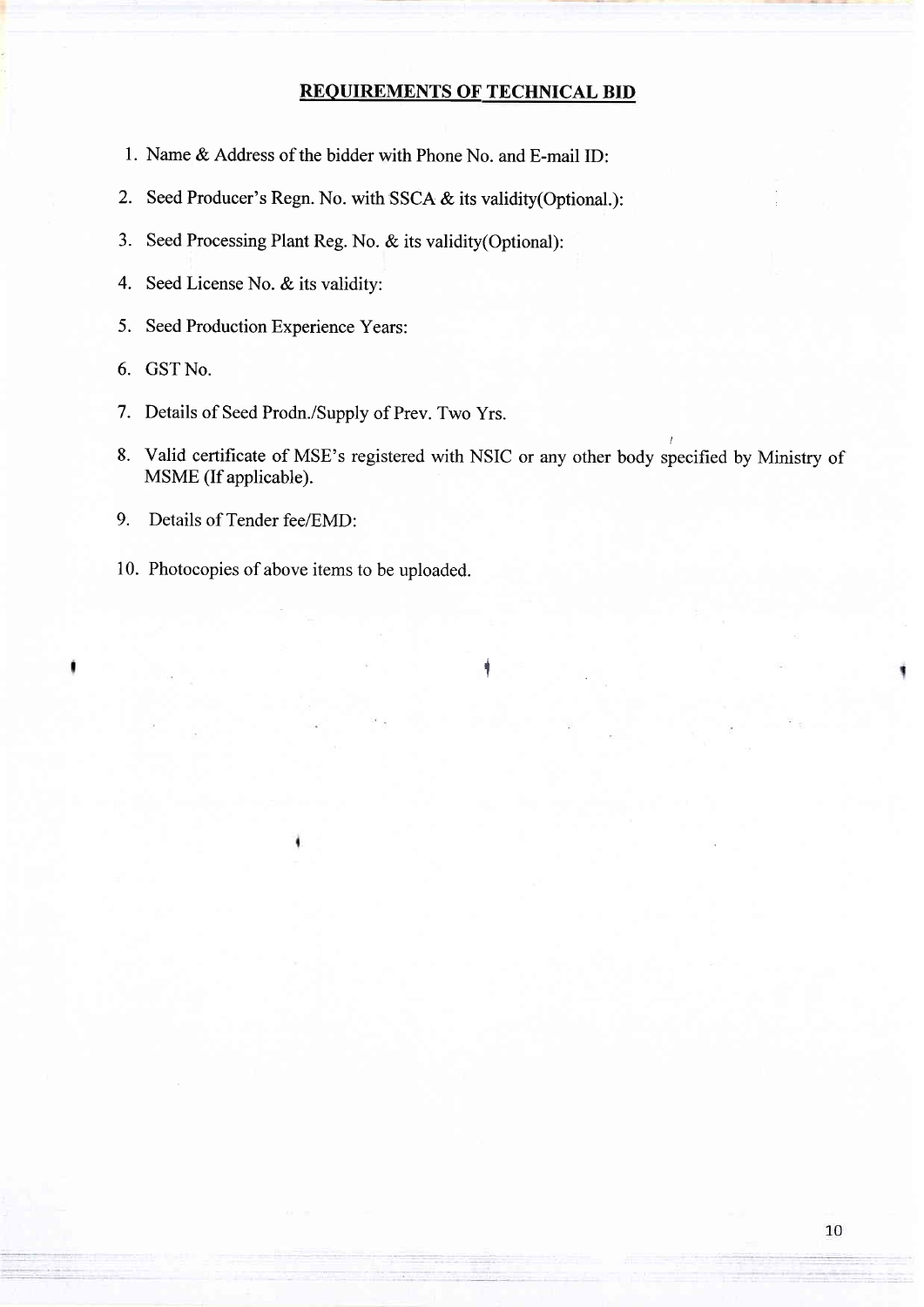# PRICE BID FORMAT (TO BE SUBMITTED IN FINANCIAL BID PART IN ONLINE FORM ONLY)

| S.<br>No. | Crop   | Variety            | <b>Class</b>             | Quantity<br>Offered<br>(Qtls.) | Location of the<br>stock / Godown |           | Rate Rs. per Quintal for final packed<br>seed quantity in Standard size NSC<br>marked Bags (Hessian / bags as per<br>SSCA norms) when packing material is<br>arranged by tenderer.<br>$FOR - Odisha$<br>(Delivery at multi |
|-----------|--------|--------------------|--------------------------|--------------------------------|-----------------------------------|-----------|----------------------------------------------------------------------------------------------------------------------------------------------------------------------------------------------------------------------------|
|           |        |                    |                          |                                |                                   | Ex-Godown | locations in different<br>blocks of Odisha<br>state)                                                                                                                                                                       |
|           | Potato | Kufri Jyoti        | <b>CS</b>                |                                |                                   |           |                                                                                                                                                                                                                            |
|           |        | Kufri Pukhraj      | $\mathsf{CS}\phantom{0}$ |                                |                                   |           |                                                                                                                                                                                                                            |
|           |        | Kufri Chandramukhi | <b>CS</b>                |                                |                                   |           |                                                                                                                                                                                                                            |

۱

'r

1.1.